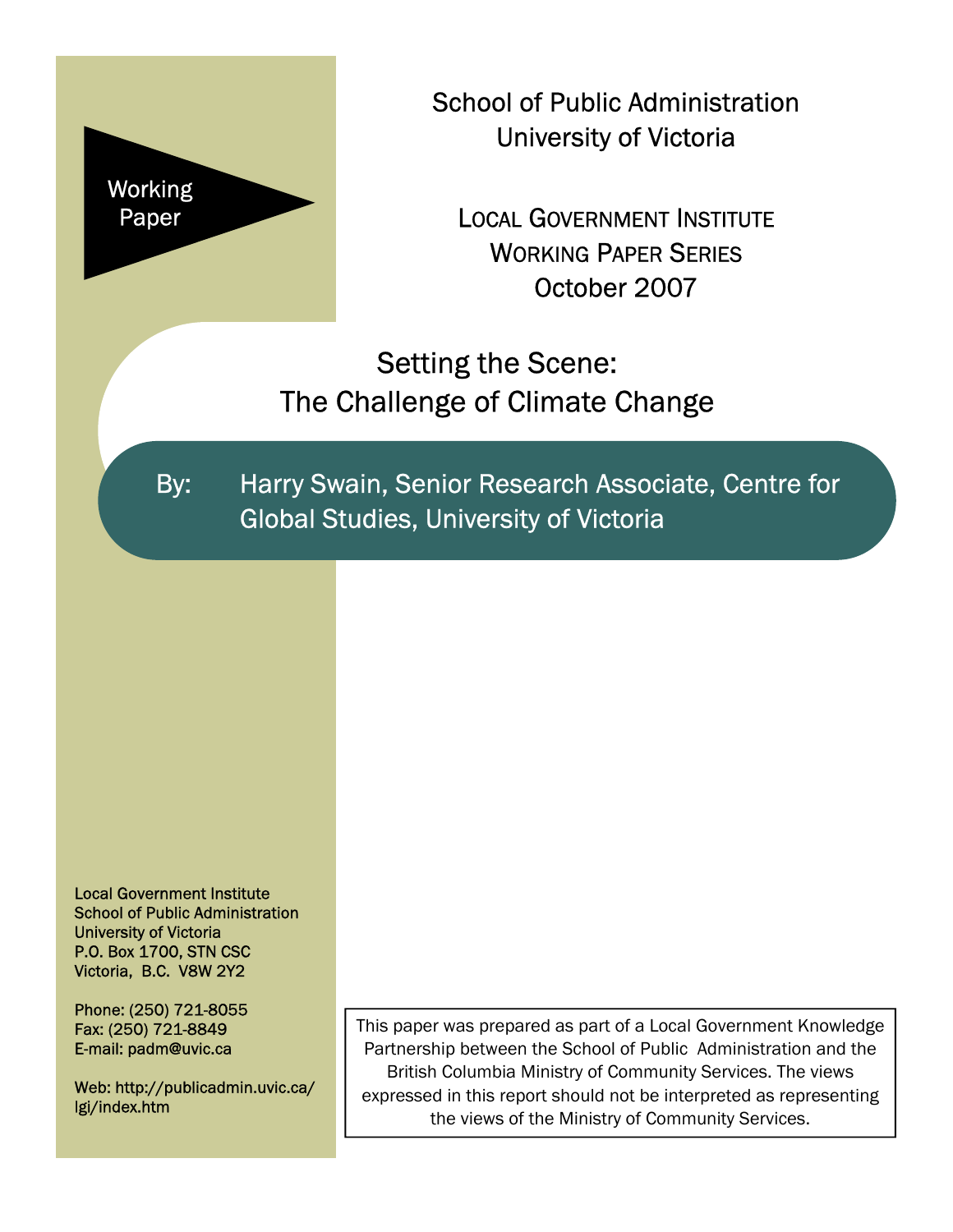# **1. Climate Science Update: What's happened since the IPCC Report?**

### *The IPCC Report*

The February 2007 IPCC Report<sup>1</sup> laid out everything the global science community could agree on, using peer-reviewed science published before late 2005. It is an inherently cautious and conservative document, based as it is on a consensus of established scientists. Even so, its conclusions were arresting. Key among them:

- The world is getting warmer at an accelerating rate, and this is principally due to anthropogenic forcing. For the next two decades, a warming of 0.2°C per decade is already wired in, and continued GHG (greenhouse gas) emissions at or above current rates would "cause further warming and induce many changes in the global climate system during the  $21<sup>st</sup>$  century."
- Global average temperature is expected to rise between 1.1 and  $6.4^{\circ}$ C by 2100, depending on GHG scenarios and model uncertainties. Changes will be greatest at high latitudes.
- "Excluding future rapid dynamical changes in ice flow," sea levels are expected to rise 0.18m to 0.59m over the century. pH is expected to rise by 0.14 to 0.35 units.
- The intensity, if not frequency, of tropical storms is likely to increase,  $2$  as is the frequency of extreme events in general.

#### *Events since then:*

1

New measures of actual temperatures and sea level rise have turned out to be at the upper end of projected trajectories.<sup>3</sup> This and other observations, such as faster than anticipated polar ice melting, has given weight to theories that positive feedbacks may be more important than mainstream modeling would indicate.

One example is the possibility that inundation of the low-lying Arctic regions of Canada and Russia, by blanketing permafrost with relatively warm  $(\sim 0^{\circ}C)$  water instead of much colder air, could accelerate the release of methane  $(CH_4)$ , a GHG 21 times as powerful as  $CO<sub>2</sub>$ , from frozen muskegs and from frozen methane hydrates (clathrates) below the surface. This effect could be accelerated by a lowered albedo consistent with a change, at first seasonal, from snow or ice cover to water.

<sup>&</sup>lt;sup>1</sup> Intergovernmental Panel on Climate Change, Climate change 2007: The physical science basis. Summary *for policymakers*, World Meteorological Organization, Geneva, 5 February 2007. A superb non-technical introduction to the subject is by Kerry Emanuel in the Jan.-Feb. 2007 issue of the *Boston Review*: "Phaeton's reins: the human hand in climate change." http://bostonreview.net/BR32.1/emanuel.html 2

<sup>&</sup>lt;sup>2</sup> K. Emanuel, "Increasing destructiveness of tropical cyclones over the last 30 years," *Nature* 436 (2005) 686-8; P.J. Webster, G.J. Holland, J.A. Curry and H.-R. Chang, "Changes in tropical cyclone number, duration and intensity in a warming environment," *Science* 309 (16 September 2005) 1844-46

<sup>&</sup>lt;sup>3</sup> S. Rahmstorf, A. Cazenave, J.A. Church, J.E. Hansen, R.F. Keeling, D.E Parker and R.J.C. Somerville, "Recent climate observations compared to projections," *Science* 316 (4 May 2007) 709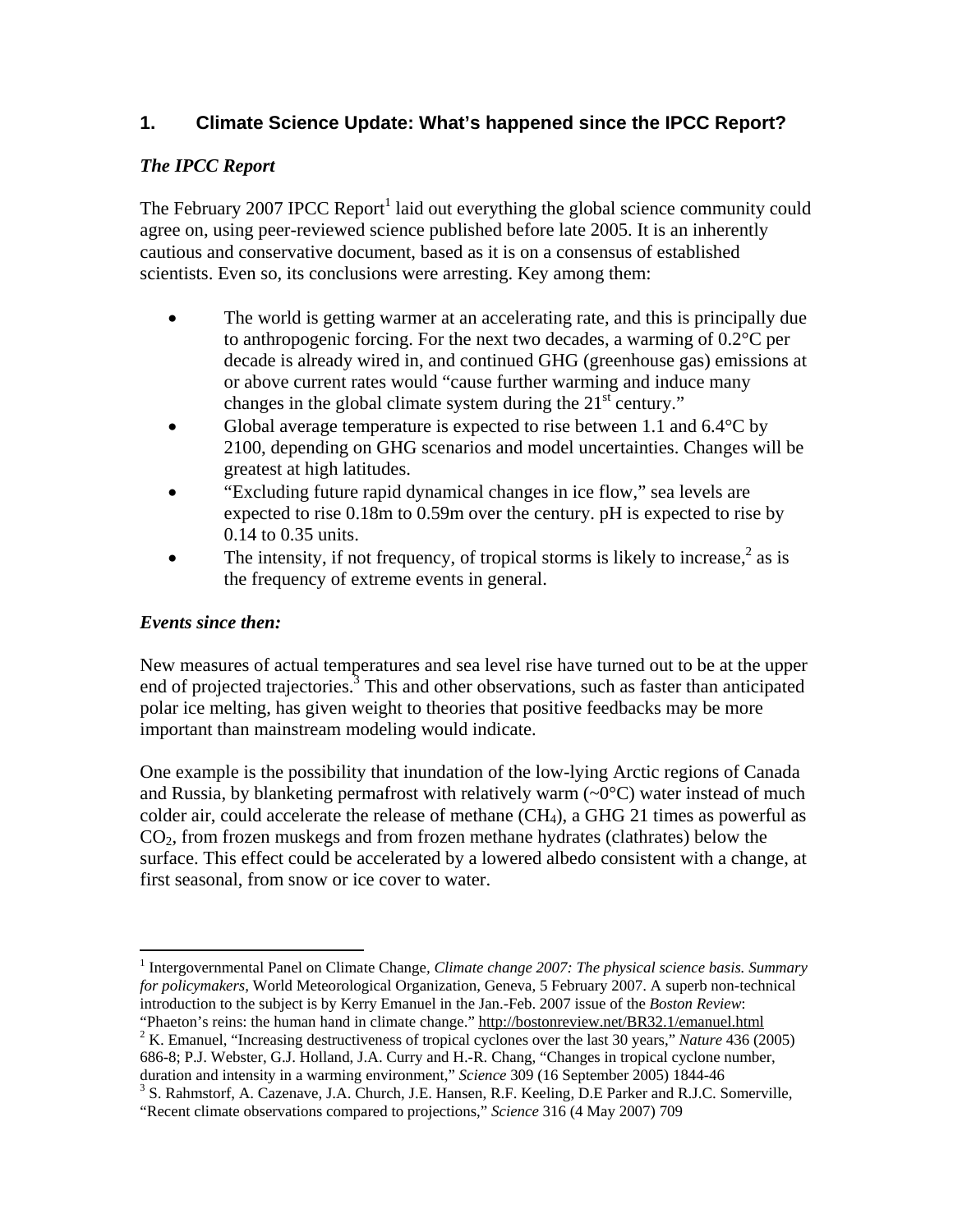There is no settled view on how fast the Greenland and Antarctic icecaps will melt, given the planet's continued excursion into realms of GHG concentration not experienced for more than 600,000 years. Greenland would add 7m to sea levels and Antarctica a further 25m. University of Victoria Prof. Andrew Weaver's current best guess is ~1700 years for Greenland, but the risks are all on the side of greater speed.

It has been difficult sorting normal variability from long-term secular change, but recent work indicates that temperature observations of the last few years have been suppressed because of normal variability and that at least half of the years after 2009 will be warmer than any now on record. $4$ 

New results on ocean acidification have appeared since the IPCC report. The ocean is the ultimate sink for almost all atmospheric  $CO<sub>2</sub>$ , where it combines with water to form carbonic acid  $(H_2CO_3)$ , lowering the pH of seawater. Its ultimate fate is geological immobilization, mostly in the form of limestone  $(CaCO<sub>3</sub>)$ , but the intervening process is capture by calcareous organisms. Some process the material to aragonite, a hydrated carbonate, some directly to calcite. The rates, however, are strongly affected by acidity. Work at Friday Harbor has shown echinoderm growth rates and time to sexual maturity to be slowed by modest changes in pH. There is fear that the world's corals are already affected by increasing acidity and may disappear in decades or a few centuries. The ecosystem services of corals support enormous ocean biodiversity.

The other main effect of global warming on the oceans is thermal expansion, which will continue to contribute to expected sea level rise. Sea levels have risen 7cm in the last 40 years, and about 2.5cm in the last decade.

One piece of good news is that the feared slackening of the North Atlantic meridional overturning circulation, which powers the Gulf Stream and accounts for mild winters in western Europe, now appears more robust in the face of increased amounts of fresh water entering the Arctic basin.<sup>5</sup>

Meanwhile it is still very much business as usual in the release of  $GHGs<sup>6</sup>$  No meaningful reductions in GHG emissions have been made since the issue came to world notice  $\sim$ 20 years ago, and indeed the rapidly growing Asian economies, notably China and India, are coal-intensive. In 2007 China overtook the USA as the world's largest emitter.

Bottom line: all risks appear to be on the downside.

 $\overline{a}$ 

<sup>&</sup>lt;sup>4</sup> D.M. Smith, S. Cusack, A.W. Colman, C.K. Folland, G.R. Harris and J.M. Murphy, "Improved surface temperature prediction for the coming decade from a global climate model," *Science* 317:796-99 (10 August 2007)

<sup>5</sup> J.A. Church, "A change in circulation?" *Science* 317 (17 Aug 2007) 908-9; T. Kanzow *et al., Science* 317

<sup>(2007) 938;</sup> S.A. Cunningham *et al., Science* 317 (17 Aug 2007) 935<br><sup>6</sup> M.R. Raupach, G. Marland, P. Ciais, C. Le Quéré, J.G. Canadell, G. Klepper and C.B. Field, "Global and regional drivers of accelerating CO<sub>2</sub> emissions," *PNAS Early Edition*, 22 May 2007, doi:10.1073/pnas.0700609104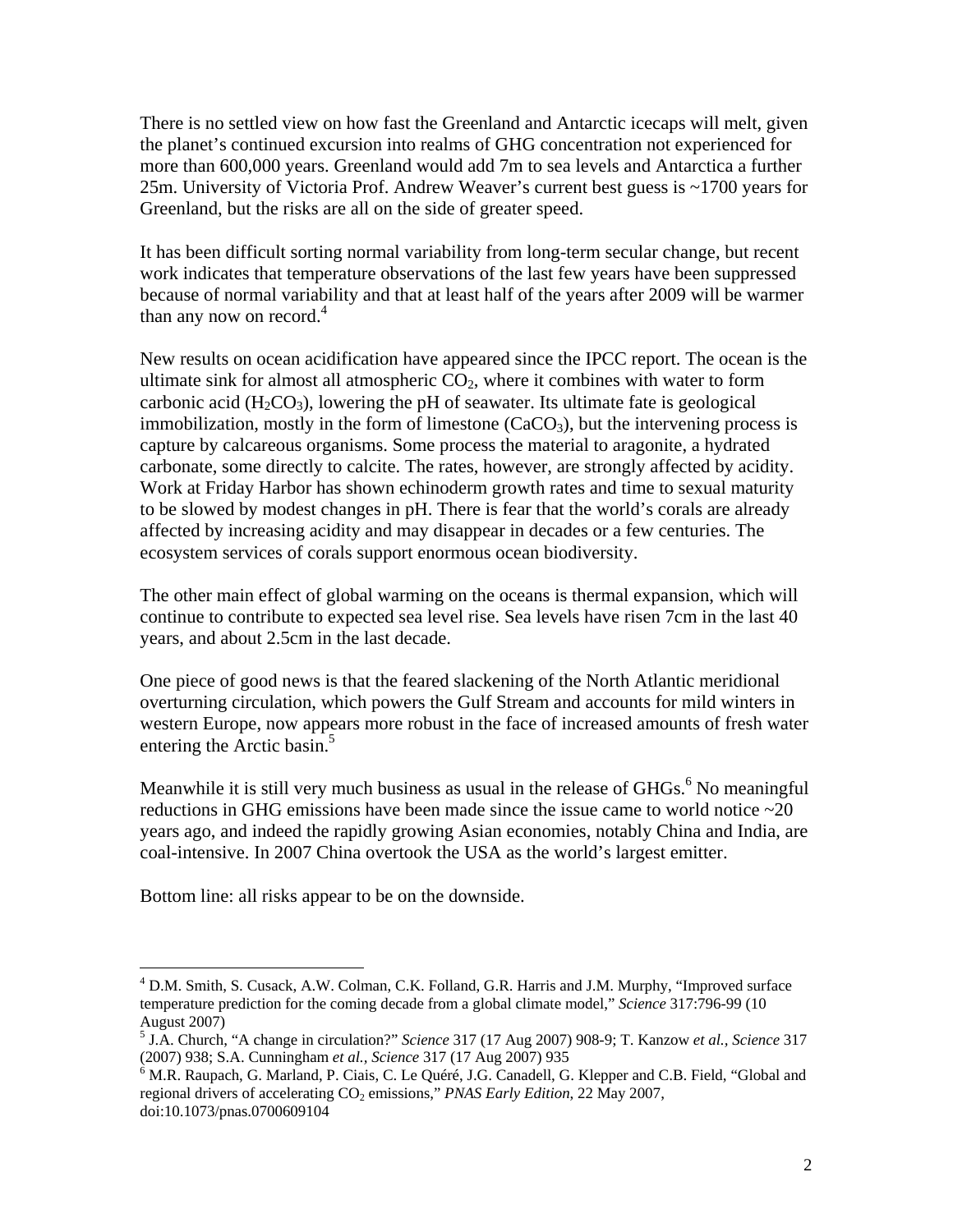# **2. Probable Impacts on BC**

Results from global and regional climate modeling, and the filling in of important gaps, have recently been published by the Pacific Climate Impacts Consortium. The report<sup> $\prime$ </sup> documents changes that have already taken place during the past century:

- Positive trends in annual daily minimum temperature  $(+1.0 \text{ to } 2.5^{\circ}C)$ , daily maximum temperature ( $+0.5$  to 1.5<sup>o</sup>C), and daily mean temperature ( $+0.5$  to 1.5<sup>o</sup>C) have been documented. In northern BC the trends in minimum wintertime temperature were up to 3.5ºC per century. For comparison, the *global*…trend of the mean temperature is  $+0.7$ <sup>o</sup>C (between  $+0.6$  and 0.9<sup>o</sup>C).
- Trends in precipitation were also generally positive  $(+22\%$  on average across BC) and some observations of +50% occurred in wintertime in the interior. However there were exceptions and some of the trends were reversed (negative) when a shorter record of 50 years was utilized.
- Climate variability had a pronounced influence of seasonal temperature and precipitation in BC, especially in the winter and spring seasons. During the warm phase of ENSO [El Niño-Southern Oscillation], the temperature was higher (+0.6 to 2.2ºC) and the precipitation was somewhat less (-6%) compared to the cool phase. There was also a comparable influence of the PDO [Pacific Decadal Oscillation] warm phase on temperature  $(+3^{\circ}C)$  and precipitation  $(-3^{\circ})$ . The magnitude of climate variability was comparable to climatic trends over the century.

Snowpack has declined 25 to 50 percent over the last century and most, but not all, glaciers are receding. Lake ice duration is down 9 to 35 days, and spring break-up occurred 5 to 12 days earlier, depending on location. The peak of stream run-off has advanced 10 to 30 days where the regime is dominated by snowmelt, and both the mean annual streamflow and minimum daily average streamflow have decreased. Again, ENSO- and PDO-related variability has large effect.

All the above are measured changes, not model projections.

 $\overline{a}$ 

By the 2050s, "the average annual temperature in BC is projected using an ensemble of GCMs [Global Climate Models] to be warmer by  $+1.7$ °C ( $+1.2$  to 2.5°C) compared to the GCM baseline (1961-1990) climate, and this shift is projected to occur in both summer and winter seasons." Small increases in total precipitation are projected, but with more pronounced seasonality: increases in winter, decreases in summer. The Canadian Regional Climate Model produces somewhat greater anomalies  $(+2.6^{\circ}C \text{ and } +13\%)$ , with more seasonal and regional variation. The CRCM also projects "an extraordinary decline in snowpack" of up to 60 percent. Projections of growing degree days indicate a potential for agricultural expansion in the central and northeastern parts of the province, but probably with decreased soil moisture. A radical and probably permanent change in ground cover is already underway due to the Mountain Pine Beetle infestation, itself a consequence of warmer winters.

<sup>&</sup>lt;sup>7</sup> D. Rodenhuis, K.E. Bennett, A. Werner, T.Q. Murdock and D. Bronaugh, "Hydro-climatology and future climate impacts in British Columbia," PCIC, Centre for Global Studies, University of Victoria, July 2007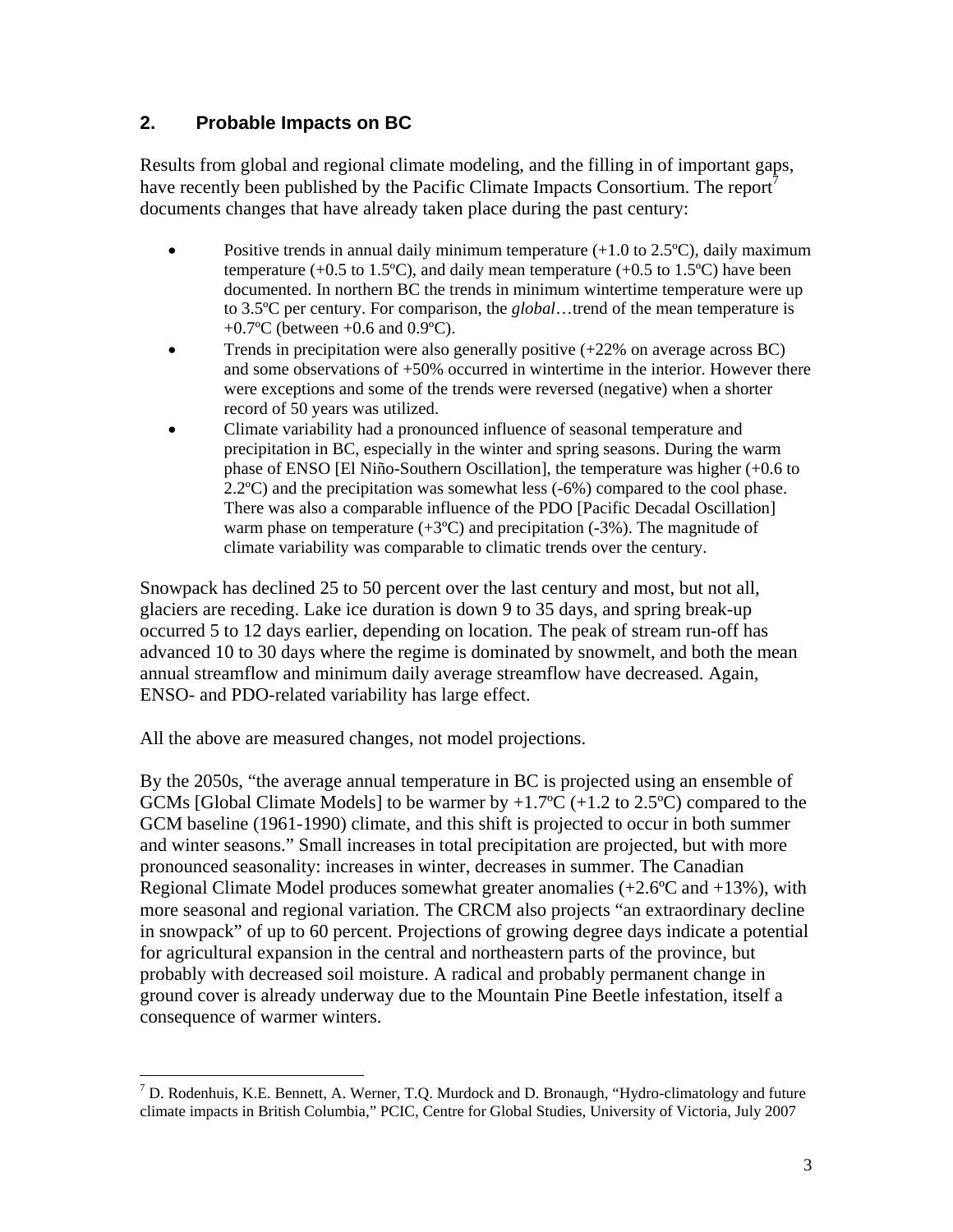Biological impacts are expected to be large. Anadromous fishes that depend on cold water and late-summer flows will be heavily affected. The lodgepole pine, once killed, is unlikely to regenerate for another turn, as soil moisture will be lower and temperatures higher over much of its current range. Grass and mesquite succession will in turn have impacts on soil moisture and streamflow. Along the south coast, species like red cedar, which require moist soils all year round, will not thrive. New microbes and insects may be expected. Some will be direct human pathogens.

Regionally, these impacts will be most visible where ecosystems are already near some climatic limit. Temperature anomalies will be higher in the north. Coastal BC will more and more resemble a Mediterranean or southern Californian climate, with drier summers and rainfall concentration in the winters.

Sea level rise in the present century is projected by the IPCC to be between 0.19 and 0.57m, but as noted there is the possibility of positive feedbacks that could raise this number. The moderating effect of local isostatic land rise is believed to be smaller by an order of magnitude, and in any case may be less than crustal downwarping under the Fraser delta. Average sea level needs to be modified by tidal and storm influences in order to assess threat. The coincidence of a neap tide with *seiches* – storm surges caused by the low pressure attendant on a Pacific storm – and storm waves can cause exceptional damage to coastal areas, as seen locally on February 4, 2006.

The probability of extreme events under climate change is a rapidly developing area in climate studies. For example, Abeysirigunawardena *et al*<sup>8</sup> have shown that the return period for a once-in-200-year event under base case (historical) conditions becomes once in 20 years under plausible climate change scenarios. This effect is magnified under a warm ENSO.

Serious changes in GHG emissions on a global scale could moderate a continuation of these impacts in the period beyond the 2050s, but these impacts, together with increasing acidification of the oceans, are not now avoidable.

## **3. Mitigation**

## *A Global Problem*

"Mitigation" is the term used for efforts to reduce atmospheric loadings of GHGs. Current levels are about 380 ppm  $CO<sub>2</sub>$ , up ~100 ppm since the beginning of the Industrial Revolution. Most discussion centers on producing an upper asymptote of 450-550 ppm, on the theory that the climatic consequences of such concentrations, while serious, would still be tolerable by most human populations.

 $\overline{a}$ <sup>8</sup> See for example Dilumie Abeysirigunawardena, Eric Gilleland and Trevor Murdock, "Influence of climate variability and change on extreme total water levels in the south coast of British Columbia (Pt. Atkinson)," dr. MS., PCIC, September 2007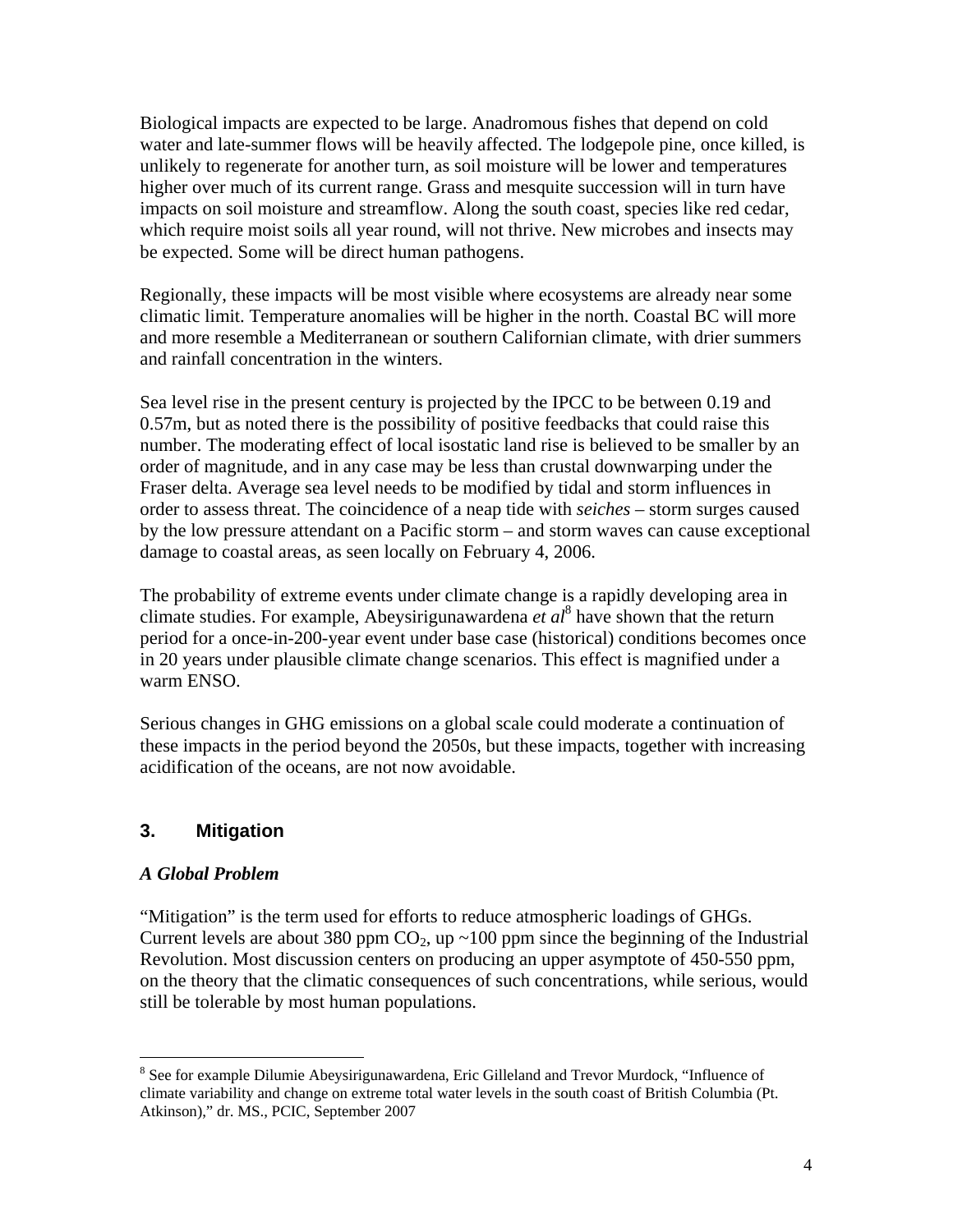Tolerability is a slippery concept, however, with different meanings for humans in different circumstances. Even at the lowest target level, one not expected to be met, populations in low-lying coastal areas would have to relocate or build large flood control structures. These alternatives are not effectively available to the inhabitants of the deltas of the Ganges/Brahmaputra, Mekong, Nile, Yellow, Red and other rivers, or to the inhabitants of certain low-lying island states. Desiccation and heat, possibly associated with changes in Asian monsoonal precipitation patterns, will threaten the food supply of many more. Pushing degree days northward in North America and Siberia will not compensate, as soils are not as suitable for grains.

The effect on food supplies is exacerbated by the current rise in incomes in South and East Asia, which vastly increases the demand for meat, which in turn requires greatly increased grain production. To the degree that the current fashion for ethanol is made permanent by soft thinking and hard lobbying, there will be a further effect on grain demand. The sum of these effects will be higher food prices, which, through the effects of worldwide markets, will have their greatest impact on the poorest people in the world.

The GHG problem is a perfect example, on the grandest possible scale, of a common property resource problem. Avoiding severe consequences dictates that humanity reduces its GHG production by at least 50 and probably more like 80 percent. Elementary considerations of equity require that the developed world, which is principally responsible for the present situation and which consumes on a per capita basis so much more of the atmosphere-ocean disposal capacity, cut back more.

There is little doubt in the scientific community that the globe is warming at a pace not seen for hundreds of thousands of years, at least, and that the principal cause is human modification of the atmosphere. Some, however, argue that on balance things may all work out. More heat deaths, fewer cold deaths. Displacement of agricultural belts poleward, and perhaps a general increase in agricultural production with more  $CO<sub>2</sub>$ , warmth, and water would call for adjustments over a matter of decades but nothing the world can't handle.<sup>9</sup> This is not realistic.

Other voices claim that Canada should live up to its Kyoto commitments, no matter how insouciantly undertaken.<sup>10</sup> It is often said that we can get from here to there through conservation, efficiency, and renewable energy. Nuclear energy is not to be contemplated, nor are fundamental changes in lifestyle. This is not realistic either. The potential contribution of novel sources was estimated in 1979 and has not changed in material ways.<sup>11</sup> For a more realistic exploration of some of the dislocations that might be

 $\overline{a}$ 

<sup>&</sup>lt;sup>9</sup> Good example of this specious argument: Bjorn Lomborg, *Cool it*, 2007. Cf. the review by Alanna Mitchell, "The Pollyana of global warming," *Globe & Mail*, 29 Sept. 2007, D9. The *Wall Street Journal* and Fox News are reliable sources for arguments of this sort.

<sup>&</sup>lt;sup>10</sup> Joan Bryden, "Former advisor admits Chrétien government was not ready to implement Kyoto," Canadian Press, 22 February 2007

<sup>&</sup>lt;sup>11</sup> H.S. Swain, R. Overend and T.A. Ledwell, "Canada's renewable energy prospects," Solar Energy 23 (1979):459-70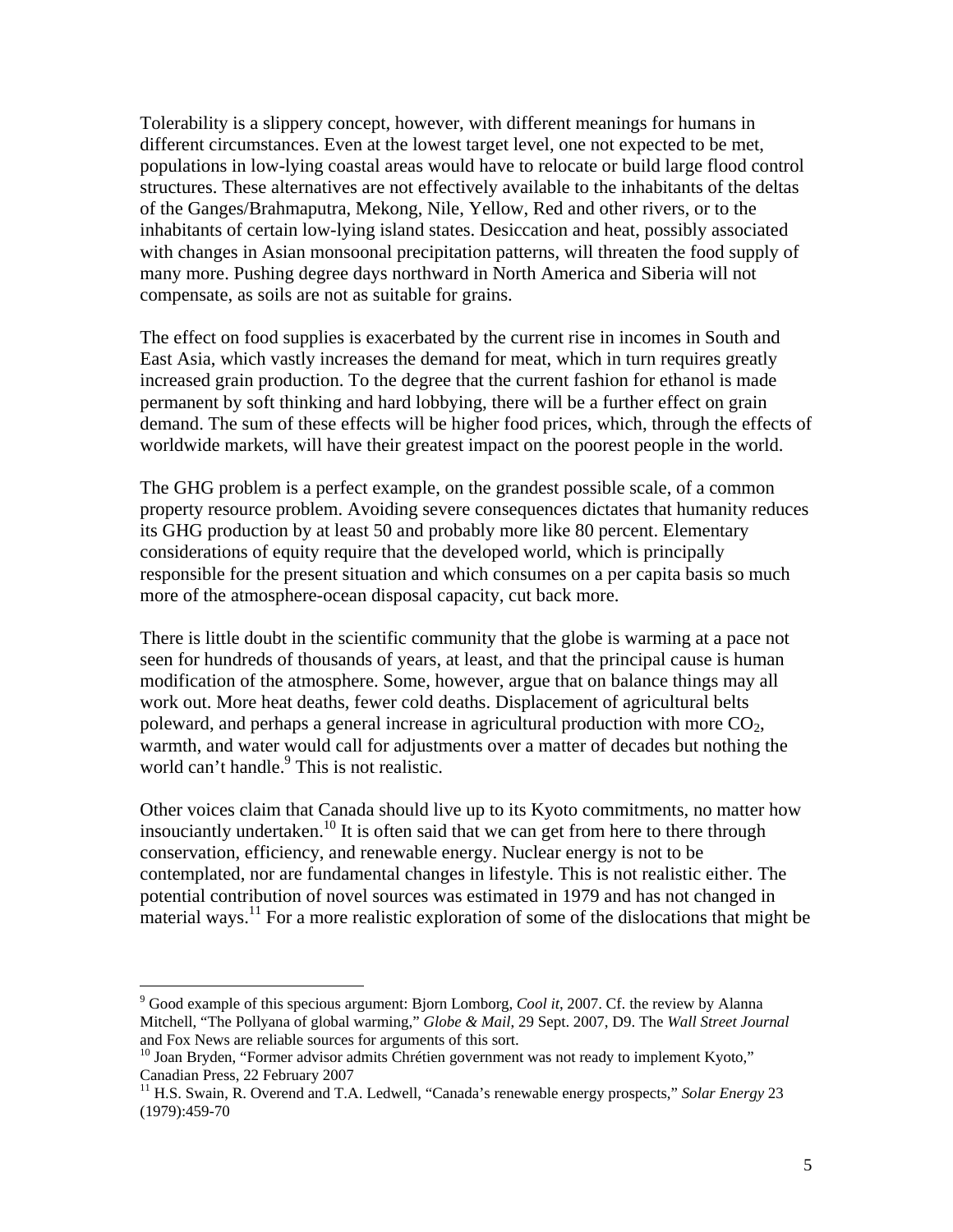required and a critique of Canada's actions, George Monbiot's angry book<sup>12</sup> or the recent account by Jeff Simpson *et al*13 are better places to start.

The starting point for international action was the United Nations Framework Convention on Climate Change of 1992. From this came the Kyoto Protocol of 1997, under which many nations – 169, accounting for 62 percent of global GHG emissions, as of December 2006 – made formal commitments about reducing GHG emissions. Kyoto has several features that make it not especially effectual, even as an acknowledged first step. One, major emitters like the United States and China are not signatories. Two, some countries, Canada among them, committed to "aspirational" goals they had no means or intention of meeting. Three, some signatories, principally the transition economies of the former Soviet bloc, got a free ride because their economies had collapsed so far in the wake of the revolutions of 1989-90 that they had decades of headroom. Four, developing countries accepted loose or no targets. The combination of hypocrisy, inequity, and an aggregate effort that would not make much of a dent in the problem even if fulfilled has left many people feeling both righteous and angry – not a good frame of mind for negotiating the much more serious commitments that must follow 2012.

An alternative grouping of six nations, the Asia-Pacific Partnership on Clean Development and Climate, led by the US and including China, Australia and India and accounting for 65 percent of the world's coal production and 61 percent of cement, has been established to share technical information while avoiding binding commitments. These countries have said they will try to decrease the energy intensity of present and future economic activities, with the long-term goal of actually reducing GHG emissions. Canada has asked to join this group, which would make it the only member of both. Canada has notified the UNFCC that it will not meet its Kyoto commitments but instead will pursue intensity targets with a view to reducing GHGs by 60 percent by 2050.

Meanwhile the business of climate change has become quite an industry. Thousands of government officials, NGO members, salarymen and lobbyists now spend millions of hours every year seeking to solve the problem at someone else's expense, or seeking business opportunities in a rolling disaster. The quantification and certification of CDMs (Clean Development Mechanisms) and the operation of carbon "markets" now occupies thousands of people – more in Europe than North America, though that may change with a change of Administration in the US in 2009.

In the face of official gridlock a number of informal groups have sprung up to explore possible solutions. One, jointly organized by UVic's Centre for Global Studies and the Energy and Environmental Systems Group at the University of Calgary, is working at both national and international scales to develop negotiating processes and partial solutions. One aspect of their work is the involvement of former ministers and heads of government in simulated negotiations. Relaxing some of the constraints that operate at the intergovernmental level, such as the insistence that all countries reduce emissions

<sup>&</sup>lt;sup>12</sup> George Monbiot, *Heat*, Doubleday, 2006

<sup>&</sup>lt;sup>13</sup> Jeffrey Simpson, Mark Jaccard and Nic Rivers, *Hot air: meeting Canada's climate change challenge*, 2007.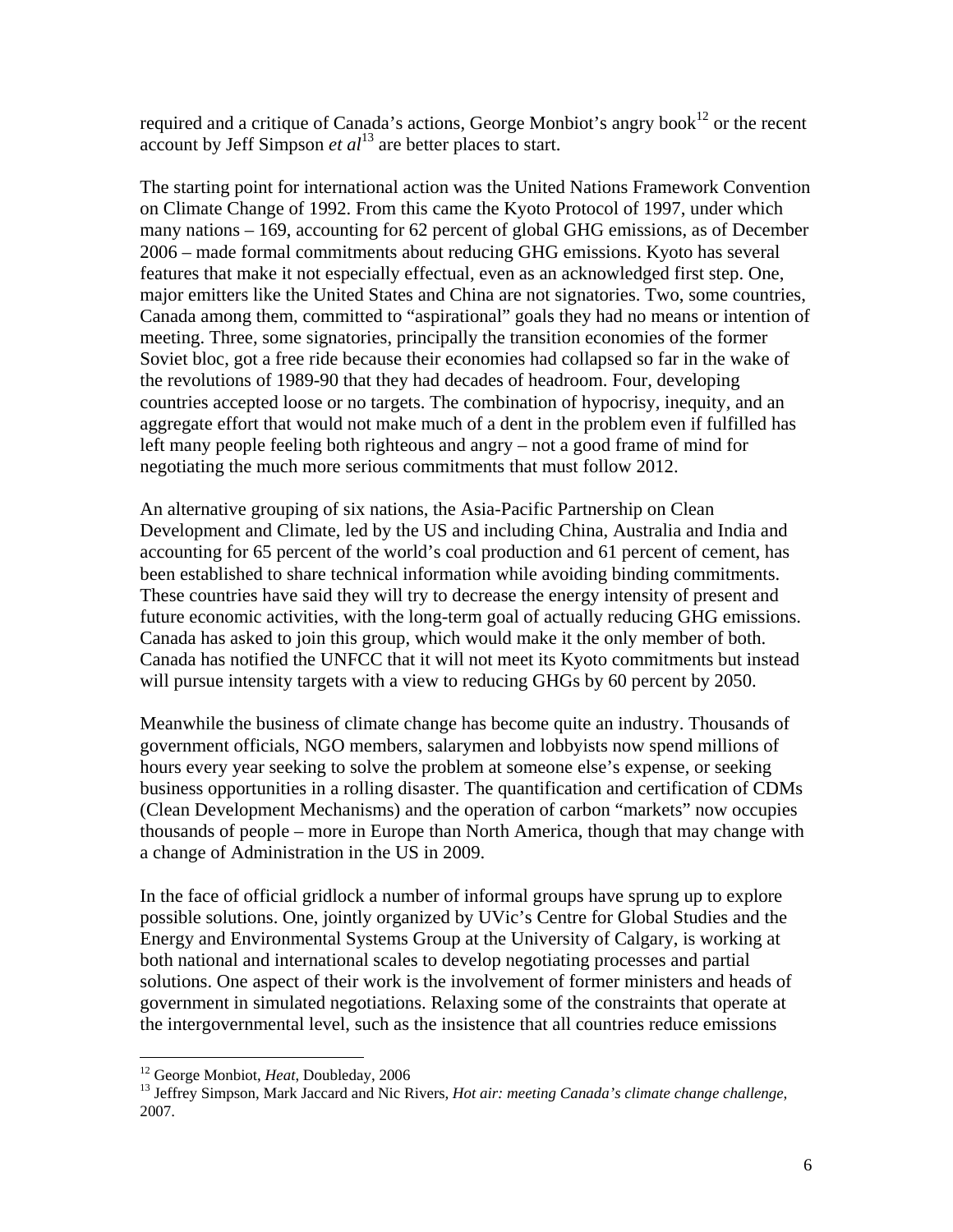simultaneously or equally, or the reluctance to invoke trade-offs outside the energyenvironment nexus, may help find novel solutions.

# *The BC Case*

British Columbia has fewer mitigation possibilities than other jurisdictions if only because its electricity sector is already comparatively clean. About 90 percent of the electricity consumed in BC comes from falling water. The remainder is principally coalfired imports from Alberta, a situation that persists because of policy inaction in BC with respect to new generators for Mica and Revelstoke or the construction of Site C on the Peace. Were those (or nuclear alternatives) in place, it would be feasible to back out a lot of hydrocarbons.

For BC, moving away from coal and oil for electricity and transportation is challenging but still less problematic than it is for other states and provinces. The Premier's Climate Action Task Force is currently assessing upwards of 200 ideas for action by the provincial government alone.<sup>14</sup> It is widely accepted that any serious action will have to involve a real and steadily increasing price for GHG emissions.

# **4. Adaptation**

Adaptation is the term used for actions to cope with the inevitable, and as such has failed to command the same attention as mitigation.<sup>15</sup> It is inherently local, and therefore does not offer the reputation-making sweep of the global mitigation problem. Sub-regions and local economic interests will be subject to idiosyncratic impacts that escape summaries at larger scales. Adaptation involves thousands of actions and possibilities at every level from the personal to the national: it is messy, in other words. A great deal of further work can be done in this area. Much of current work focuses on sectoral impacts, leaving integration as a task for local authorities and organizations.

A further difficulty stems from the nature of the underlying science, which in general is more reliable as the region under examination gets larger. The "pixel size" of many GCMs is on the order of 100 x 100 km, and a map has many pixels. One of the research frontiers in climate modeling is downscaling, so as to produce predictions on a geographical scale useful to planners at the regional and local levels. There is no escaping the paradox that as the scale of adaptive measures gets closer and closer to everyday human experience, the science gets moiré uncertain and less reliable.

Adaptation alternatives often have mitigation effects. As the price of oil and gas rises, for example, normal market forces would be expected to lead to changing consumer preferences with respect to automotive, truck and recreational vehicle efficiency, and to building envelope performance. The Ministry of Forests and Range must make plans

1

<sup>&</sup>lt;sup>14</sup> Graham Whitmarsh, personal communication

<sup>&</sup>lt;sup>15</sup> In practice, some actions have elements of both. A hybrid car may emit fewer GHGs per mile, and in a world of higher fuel prices may preserve household resources for further adaptation.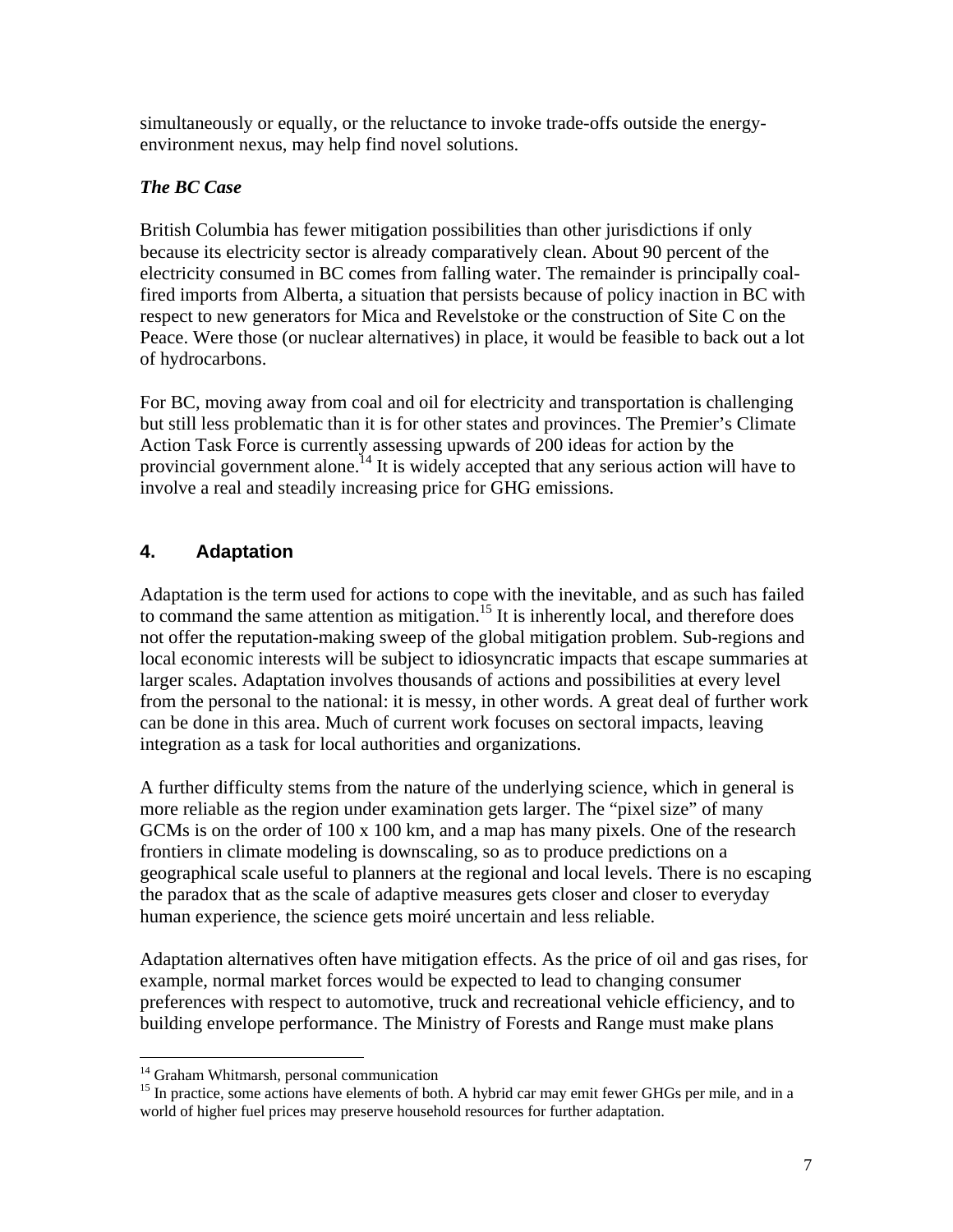about forest succession in areas being ravaged by the mountain pine beetle. An adaptive plan will be resilient in the face of future environmental problems. It will also be mitigative, in that afforestation can lock up a great deal of  $CO<sub>2</sub>$ . An overly strict separation is unnecessary, not widely understood by the public, and may tend to lessen public interest and participation. Among relatively pure adaptation possibilities the following offer considerable potential (large effect, modest cost, no regrets):

## *Forest Succession*

As noted, the choices to be made about the composition of the future forests of BC will have to take into account climate change. For a resource whose crop rotation may be 60- 100 years, the forecast conditions of the later periods become crucial.

# *Land Use*

Zoning could become much stricter with respect to building in areas which will become more prone to flooding (tidal as well as stream-based), avalanches, and landslides.

# *Building Codes*

New buildings of all sorts can be built to much higher energy performance standards with modest incremental cost, as well as being "green" in a number of other ways. Retrofitting the present stock is probably more expensive, but there are large numbers of small opportunities, again with positive internal rates of return. An energy services approach to planning may encourage a low-tech approach to solar water and space heating.<sup>16</sup>

## *Infrastructure Standards*

There is a considerable demand, likely to grow as insurers differentiate among clients on the basis of their demonstrated risk-lowering practices, for new infrastructure standards to meet the expected weather conditions of the future. Roads and bridges (including those used for logging), airports, drainage and storage, dikes, water supply and sewage treatment, and power transmission all have very long lives. Minor adjustments to design and construction can avoid early obsolescence. As noted this rests on local or regional forecasts of extreme events, an offshoot of climate science and statistics that is still largely undeveloped. Provincial guidance in standard-setting used to be available in BC for some of these subjects but succumbed to budget cuts and the unavailability of trained personnel. Municipal engineers and other local leaders are aware of the problem and are looking to senior levels of government for assistance.

## *Water*

 $\overline{a}$ 

Demand for water is likely to outstrip any modest increments in annual availability, especially on a seasonal basis. BC and other western jurisdictions with "FIT FIR" (first in time, first in right) allocation methods may want to revisit water pricing and allocation.

<sup>&</sup>lt;sup>16</sup> See any of the works of Amory Lovins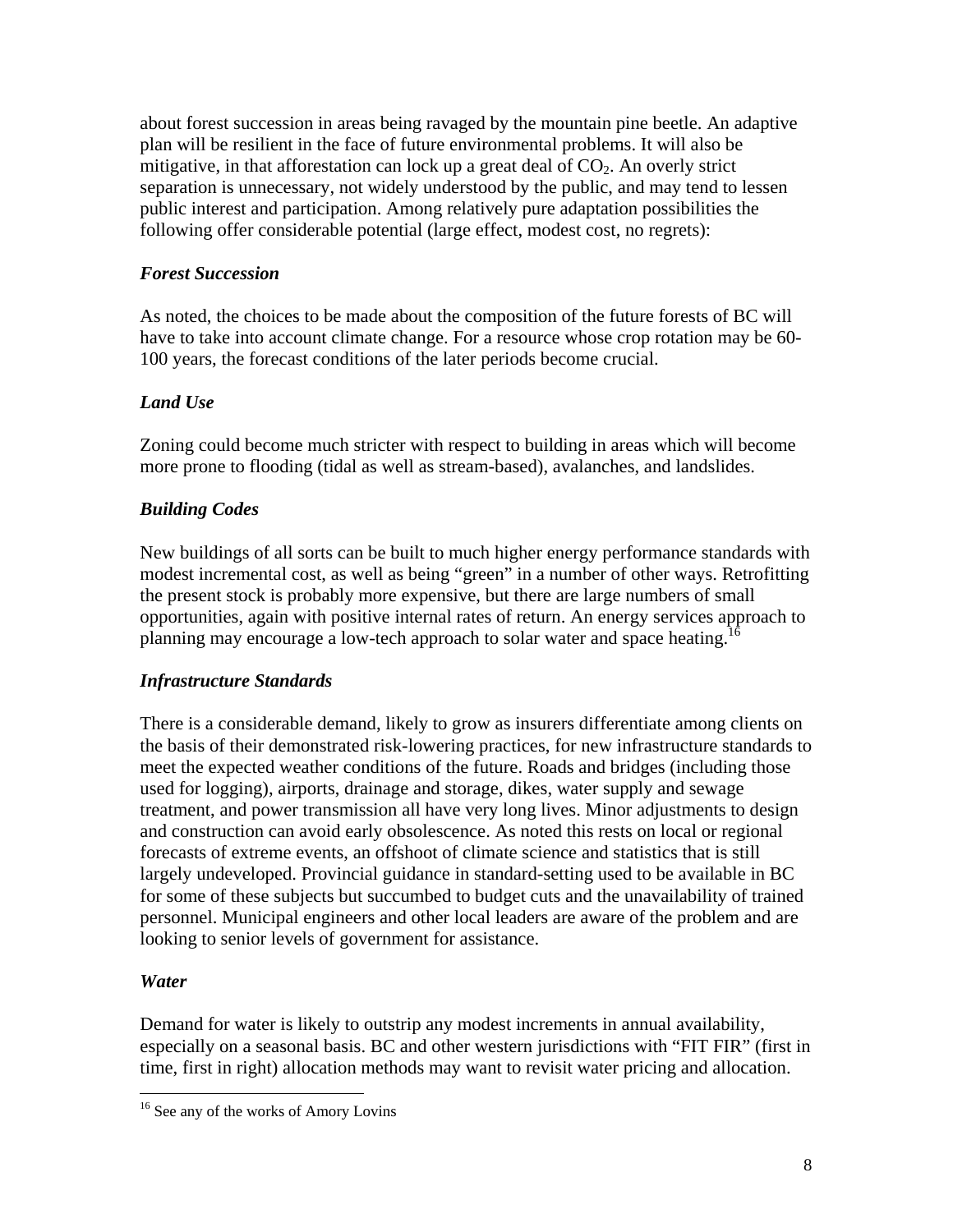Water for irrigation can be used much more carefully than is normal at present – note the drip irrigation schemes in the Okanagan vineyards, for example. Water use in industry, especially mining, oil and gas, and food production – would be more carefully used if prices reflected scarcity values. Municipally, metering should become all but universal, with volumetric pricing systems. Since a third or more of the operating cost of municipal water systems goes to electricity for pump operation, water conservation initiatives would also moderate electricity demand.

#### *Outdoor Recreation*

Ski resorts are already ascending the mountains in order to improve the likelihood of seasons long enough to be profitable. Swimmers may welcome warmer water in summer lakes, but the trout and salmon will not. Fishery-based recreation will likewise have to adapt to new species and changed abundances of old species.

#### *Power*

 $\overline{a}$ 

BC is fortunate in that about 90 percent of the electricity consumed here comes from falling water. But if electricity is to become a prime mover – a source for motive fuels, and something that can be transformed into an on-demand energy source – more electricity needs to be generated from non-carbonaceous sources. Mica and Revelstoke can provide capacity, wind can provide energy, and Site C on the Peace can provide both.

In 2014 the Columbia River Treaty is open for revision. As enormous as the costs and benefits of this development have been in the last half century, they will be multiplied in an era of greater demand for power, flood control, and increased precipitation peakiness. The negotiations over storage and the distribution of benefits will be contentious, not least on the Canadian side because of the need to coordinate the actions of Ottawa, Victoria, and BC Hydro so as to present a united front to the American side. This was a considerable challenge in the years before 1964.

## *Electricity-based Transport Fuels<sup>17</sup>*

Electricity can directly replace diesel on the railroads through the Cordillera with positive if not juicy rates of return, and it can power batteries and provide hydrogen for fuel cells

<sup>&</sup>lt;sup>17</sup> Other transport fuel alternatives present specific difficulties. Biodiesel, to the extent that its source material is waste cooking oils, is quantitatively limited, though moderately attractive as far as it goes. When the source becomes canola or soybean oil, or when as in the case of ethanol, cornstarch is the source, serious competition for food uses will appear as soon as the quantities become specific. This has distinctly happened with corn in the US, for instance, where upwards of half the corn crop is now dedicated to extending gasoline. But solutions such as corn-based ethanol which rely on large, market-distorting subsidies are unlikely to be stable. When, as is increasingly the case in the US, the conversion from cornstarch relies on coal-fired boilers, the system effect on GHGs can be decidedly negative. The bottom line is that biodiesel may lower emissions somewhat, but ethanol is not much more than a disguised subsidy for farmers that, depending on the power source used for conversion, actually increases the GHG burden.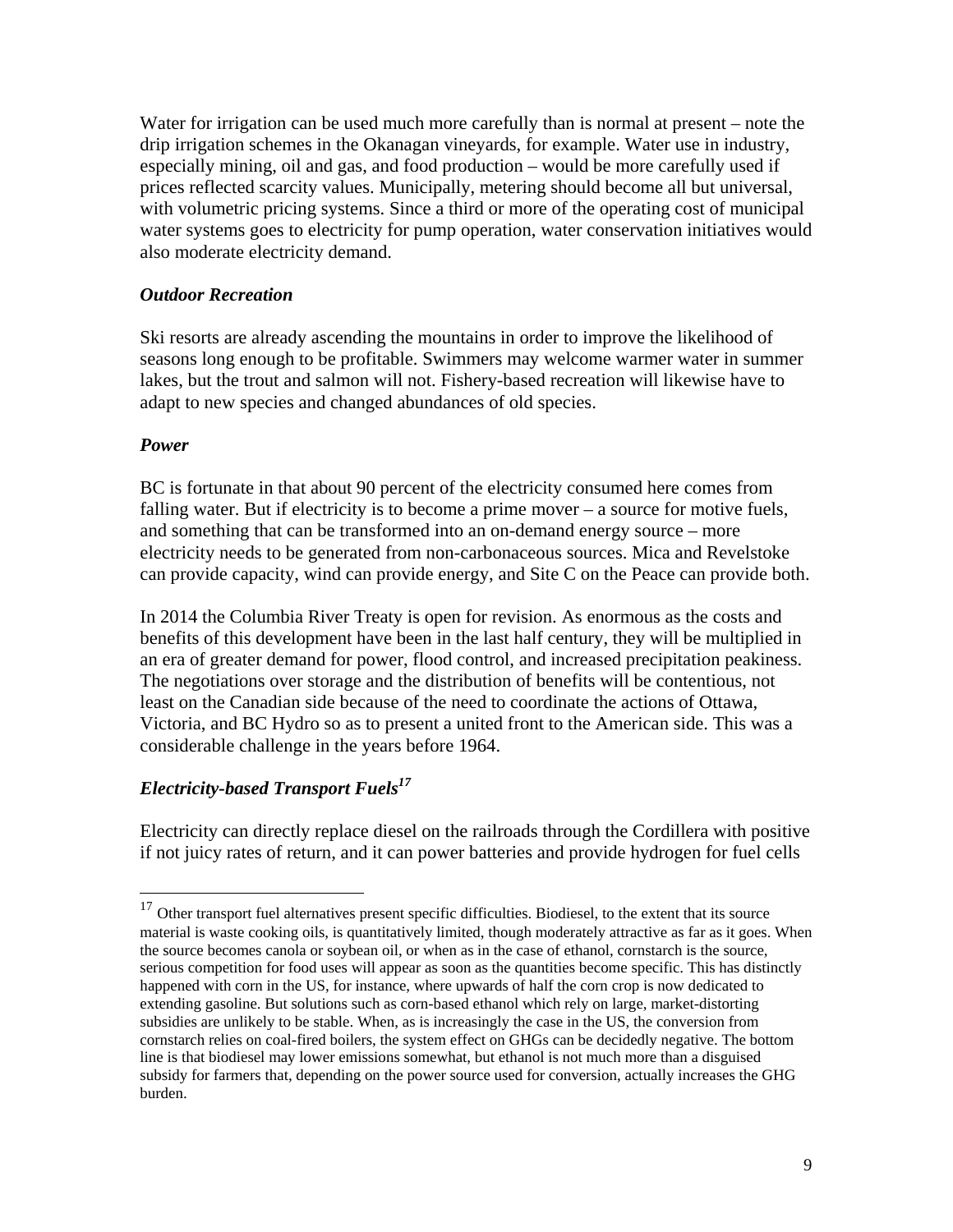and hybrids. These large opportunities underline the attractiveness of proceeding soon with BC's electrical generation potential.

## *Human and Ecosystem Health*

A changing climate will bring the threat of new pathogens. Mountain pine beetle and West Nile disease are two current examples, and more are waiting in the wings. The public health authorities should be doing some anticipatory monitoring. The Forestry people, both provincial and federal, seem alert.

# *Research*

Research leading to better long-term weather (seasonal climate) forecasting would have great pay-off with respect to mitigating the effects of extreme weather events and to setting new standards for the built environment. Every single one of the adaptive possibilities mentioned above are under-researched.

# *Mixed Cases*

The classic mitigation approaches are also adaptive. One way or another, the price of burning carbon will have to rise. Taxes, technological regulation, or cap-and-trade systems are all possible mechanisms. Conversely, activities that sequester carbon, including petroleum field operations, carbon capture and storage and reforestation may be encouraged, as might conservation, renewables and nuclear energy. In fact, any sensible low-carbon energy policy will push conservation and distributed renewable energy as far as they can be seen to make economic sense, and a bit farther because of the externalities involved, before new investments in heavy hydro. There are industrial adjustment costs, but there will also be benefits through being inventors and early users of novel technologies. A particular role of taxation may be to socialize some of the unusual costs of capital turnover in industry. The steady pursuit of mitigation opportunities like these will also have the effect of increasing the resilience of the BC economy in the face of the adaptation challenge.

# *Climate Refugees*

Over the longer term, we can expect to see climate change add to the pressures on the world's migration systems. Either globally or in developed countries, as in the case of Hurricane Katrina, it will be the poorest people who will take the brunt of agricultural failures and extreme weather events. It appears that one of the causes of the misery in Darfur is a shifting balance between people and food in a region undergoing desertification. Climate change will not be the sole cause of these miseries, but will likely be a contributor. The initial pressures will be to supply emergency aid, but ther question of whether to accept large numbers of destitute and unskilled refugees is likely to trouble future Canadian governments.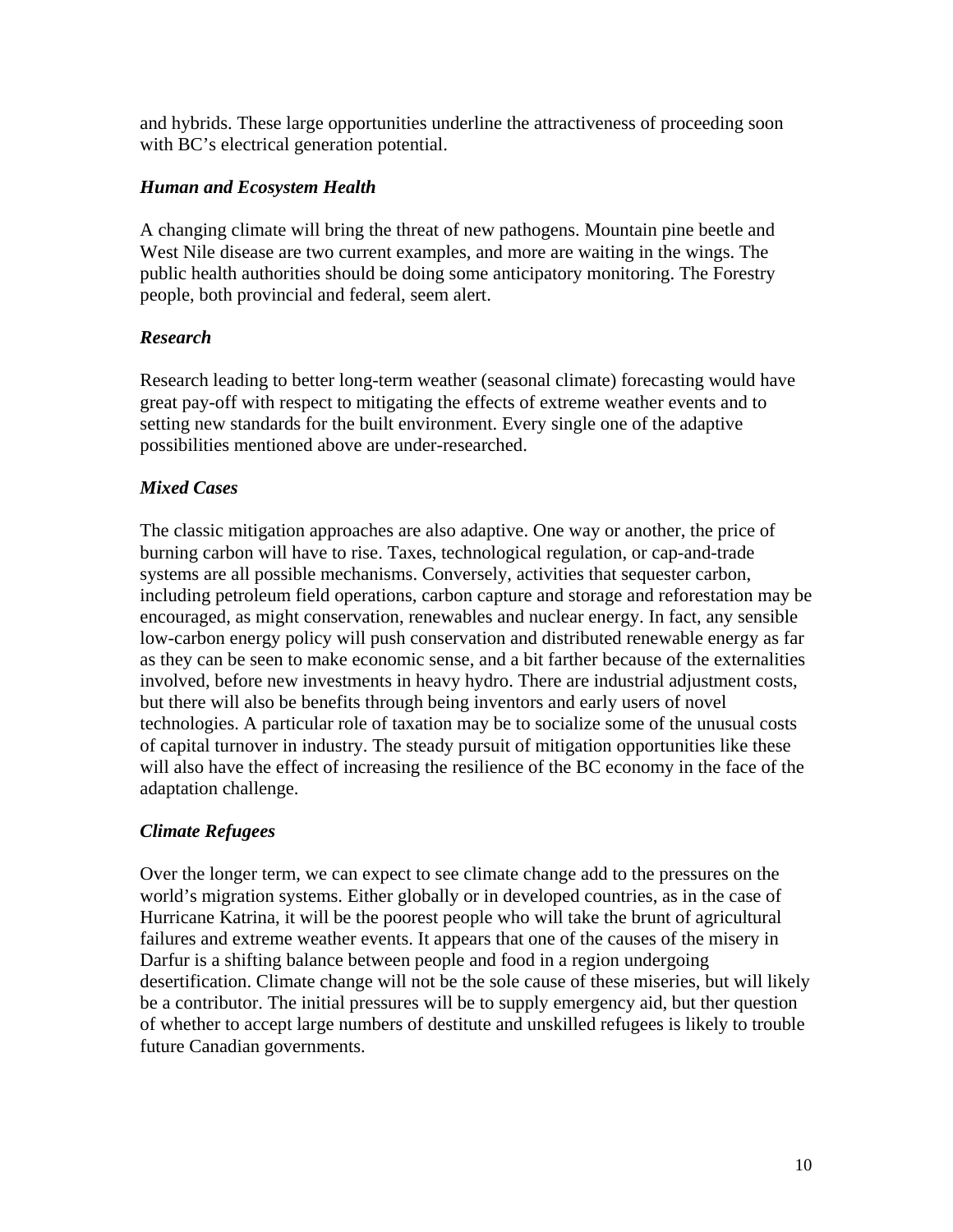## **5. Strategic Issues**

## *Lead (and bear costs) or be a free rider?*

Canada, Alberta and Ontario have for the most part elected to be laggards in a necessary and probably inevitable process; BC, along with a few western US states, is at least rhetorically ahead of the game. No Canadian government has yet seriously engaged at the level – 50 to 80 percent decrements in GHGs – likely to be minimally necessary. There are costs either way. Leaders – out on the "bleeding edge," technologically, for instance – may bear costs that are higher than necessary because the learning curve is still ahead, because of premature investment in what turn out to be blind alleys, or because of overshooting. On the other hand, if adjustment is necessary, early adopters may find themselves in possession of saleable intellectual property as well as goods and services. Laggards may see their economies locked into dependence on rapidly obsolescing technologies and in the limit may find markets closed to them because the customers will not stand for the environmental externalities involved. Something to watch for will be attempts to expand the purview of international trade law, or the domestic laws of important traded partners, to take account of these costs in a way that would legitimize market closures. All this is beside the moral obloquy that may accrue to the international reputation of a country that likes to think of itself as offering leadership and a good example on matters of broad social concern.

## *First Nation Partnerships*

 $\overline{a}$ 

Provincial and municipal governments are going to find their freedom of action circumscribed in adopting adaptive policies unless they can find ways of bringing Indian bands into partnership. The trend of Supreme Court decisions, based on the Charter, is to erect a constitutionally protected third order of government in Canada. It is already clear that Section 88 of the *Indian Act,* which says that laws of general application apply on reserve unless there is specific federal legislation to the contrary, does not apply to matters that go to the heart of "Indianness." The Court has not said what these might be, in any exhaustive sense, but has said that this large loophole applies to matters touching band governance. The legal argument is laid out in a 2006 report to the Minister of Indian Affairs with respect to the regulation of water on Indian reserves.<sup>18</sup> In brief, it is likely that courts will find in future that surface and groundwater on reserves, and possibly in the larger territories granted under treaty or self-government legislation, is not a matter for provincial legislation. (There are a number of other areas where the loophole applies and for which there is no federal legislation.) All of which is to say that dealing with adaptation insofar as it affects the lands, waters, or other basic concerns of BC's First Nations will require not just respectful consultation but a genuinely joint approach to their resolution.

<sup>18</sup> H. Swain, S. Louttit and S. Hrudey, *Report of the expert panel on safe drinking water for First Nations*, Department of Indian Affairs and Northern Development, Ottawa, November 2006, Vol. 2, Ch. 3.